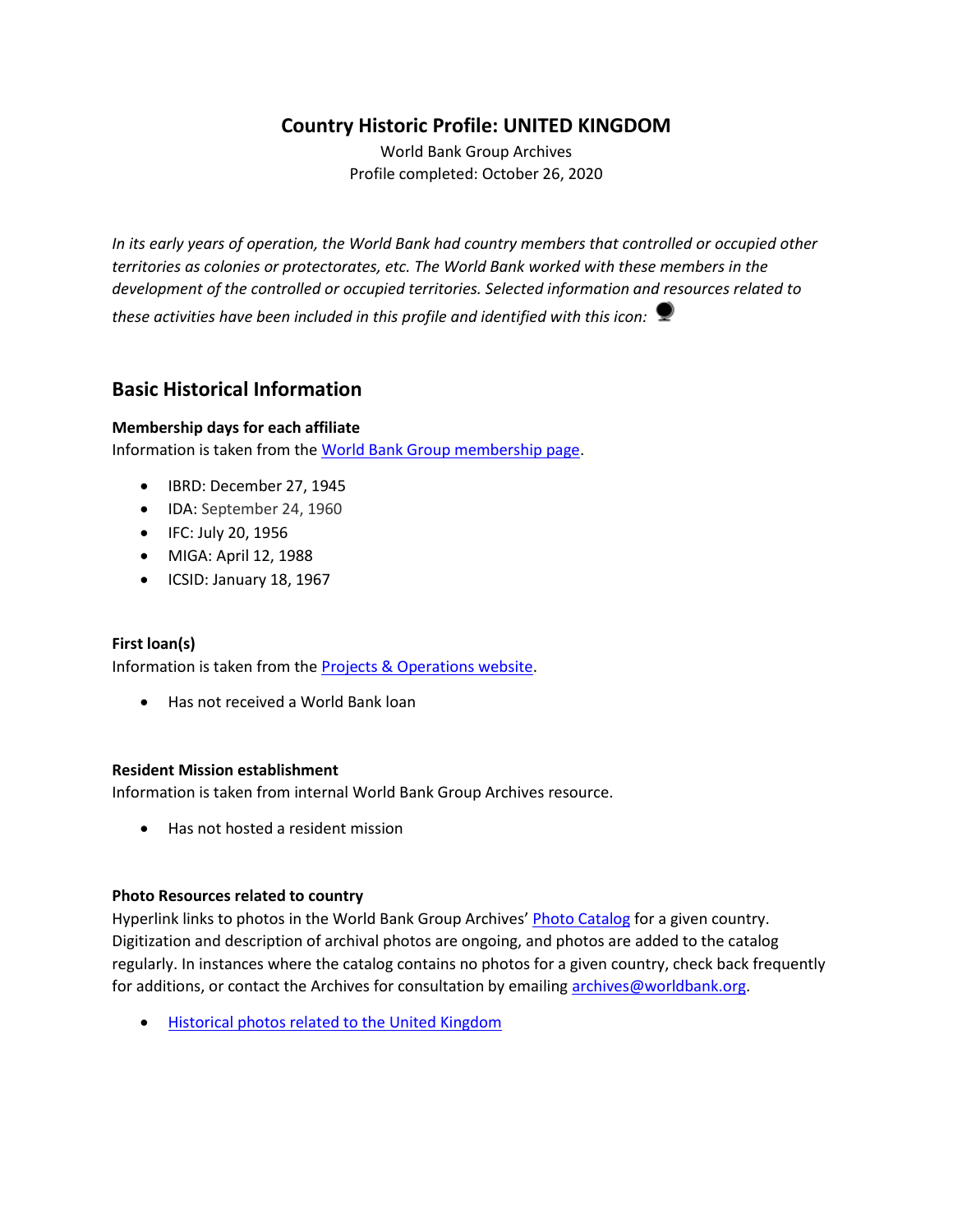#### **Project profiles related to country**

Link is to a list in the [Projects & Operations website](https://projects.worldbank.org/) of all projects approved, dropped, or in the pipeline for a given country. Each project links to a project profile that includes description, financial details, and lists of reports, archival record folders, and photos, when available. This can be helpful to study the evolution of the Bank's work in the country over time, and to identify notable projects that represent important shifts or moments in the country's history. Projects are also excellent examples of case studies of how the Bank made an impact in a particular sector. The WBG Archives have original records and other information related to these projects. Email [archives@worldbank.org](mailto:archives@worldbank.org) for guidance.

None.

#### **Description of operational records in Archives Holdings**

Archival records relating to Bank operations are described according to the ISAD(g) standard and are accessible in our **Archives Holdings catalog**. Descriptions include lengthy organizational histories of the regional vice presidency responsible for operations in that region and a description of records created and transferred to the Archives by that vice presidency. The descriptions in the catalog can be helpful to understand the organizational context of Bank work, and to understand more about the content of the records in the Archives.

• None.

#### **Chronology events**

Events have been selected from the Archivists' Chronology, an 800+ page resource compiled by Bank Group archivists over the course of the institution's history. Events chosen include important firsts, milestones and other events that evidence the country's development history and/or its relationship with the World Bank Group. The Archivists' Chronology is accessible on [this page.](https://www.worldbank.org/en/about/archives/history/timeline) This list of events can be helpful to determine if you'd like to dig deeper into any moments in the country's history of engagement with the Bank. The WBG Archives may have original records and other information about these events. Email [archives@worldbank.org](mailto:archives@worldbank.org) for guidance.

**Bretton Woods Conference; Representatives of the United Kingdom Attend** July 1-22, 1944

**IBRD Articles of Agreement Signed by the United Kingdom** December 27, 1945

**End of Negotiations between Bank and UK Colonial Development Corporation** January 1, 1950

**IFC Articles of Agreement Signed by United Kingdom** July 20, 1956

**International Development Association (IDA) Established; United Kingdom among First to Sign** September 24, 1960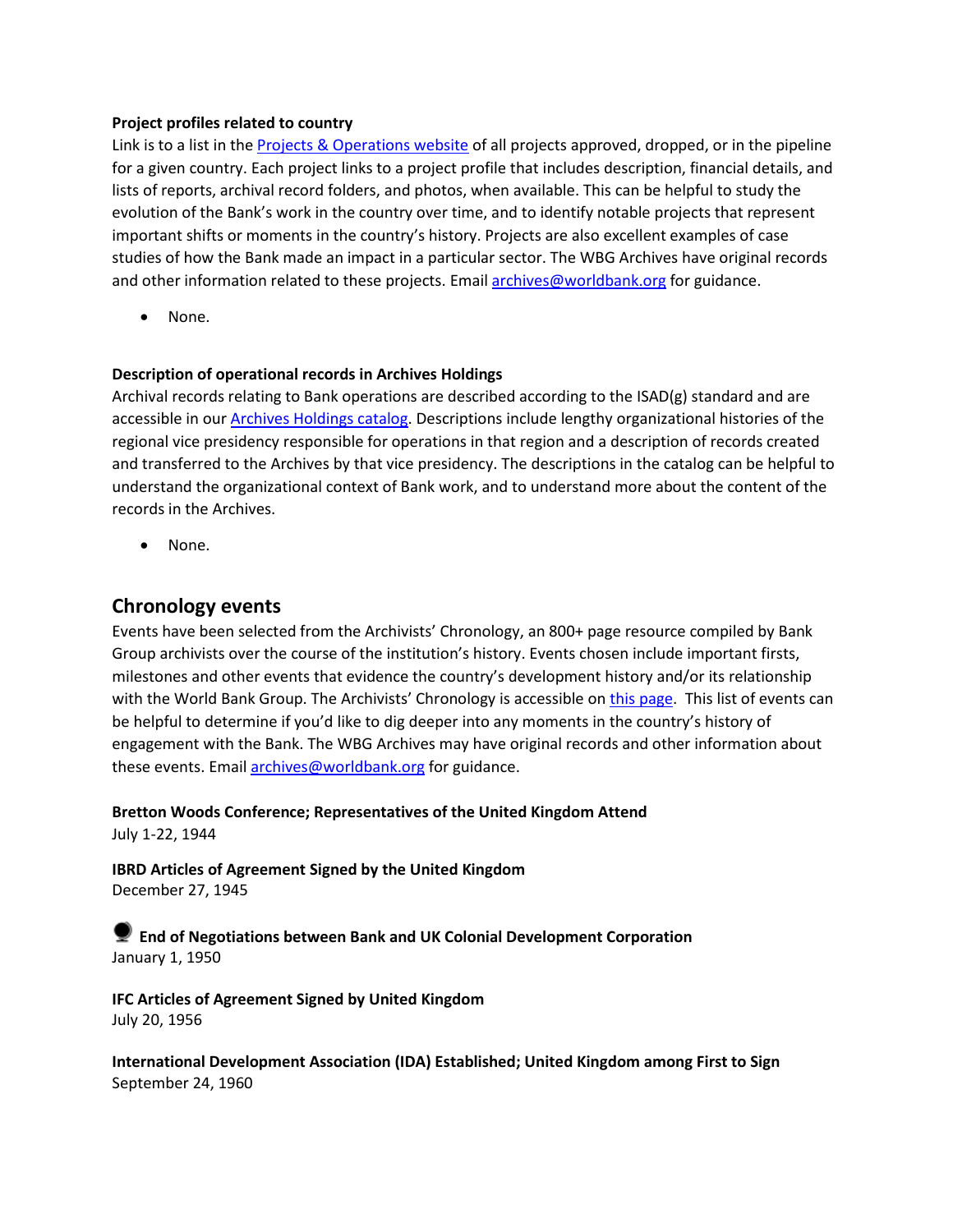**United Kingdom Joins ICSID** January 18, 1967 United Kingdom becomes the 24th member of ICSID.

**Announcement that International Convention Establishing the Multilateral Investment Guarantee Agency (MIGA) becomes Effective when Ratified by the United Kingdom** April 12, 1988

**Public-Private Infrastructure Advisory Facility (PPIAF) Has Multiple Sponsors, Including United Kingdom** October 5, 1998

**World Bank Launched New Anti-Corruption Program with Support of Countries Including United Kingdom** December 3, 2008

**World Bank Group Timeline Events**

Events are selected from th[e World Bank Group Timeline.](https://timeline.worldbank.org/#event-bretton-woods-conference-begins) The Timeline is an online platform created by the Archives designed to highlight the important events in the Bank Group's history and to illuminate those events through a variety of archival records, photos, video and audio clips, oral history transcripts, reports, and more.

[Bretton Woods Conference begins](https://timeline.worldbank.org/?field_timeline_target_id=All&combine=United%20KIngdom#event-bretton-woods-conference-begins) July 1, 1944

[Eleven European countries sign IBRD Articles of Agreement](https://timeline.worldbank.org/?field_timeline_target_id=All&combine=United%20KIngdom#event-eleven-european-countries-sign-ibrd-articles-of-agreement) December 27, 1945

[London, England hosts Second Annual Board of Governors Meetings](https://timeline.worldbank.org/?field_timeline_target_id=All&combine=United%20KIngdom#event-london-england-hosts-second-annual-board-of-governors-meetings) September 11, 1947

[The Prospects of European Recovery released](https://timeline.worldbank.org/?field_timeline_target_id=All&combine=United%20KIngdom#event-the-prospects-of-european-recovery-released) April 8, 1948

[Balance of Payments of the United Kingdom released](https://timeline.worldbank.org/?field_timeline_target_id=All&combine=United%20KIngdom#event-balance-of-payments-of-the-united-kingdom-released) July 23, 1948

[World Bank and U.K. Colonial Development Corporation \(CDC\) halt negotiations](https://timeline.worldbank.org/?field_timeline_target_id=All&combine=United%20KIngdom#event-world-bank-and-uk-colonial-development-corporation-cdc-halt-negotiations) January 1, 1950

[The World Bank Group signs Suez Canal compensation agreement](https://timeline.worldbank.org/?field_timeline_target_id=All&combine=United%20KIngdom#event-the-world-bank-group-signs-suez-canal-compensation-agreement) July 14, 1958

[IDA15 replenishment features six first-time donors including China](https://timeline.worldbank.org/?field_timeline_target_id=All&combine=United%20KIngdom#event-ida15-replenishment-features-six-first-time-donors-including-china) November 6, 2008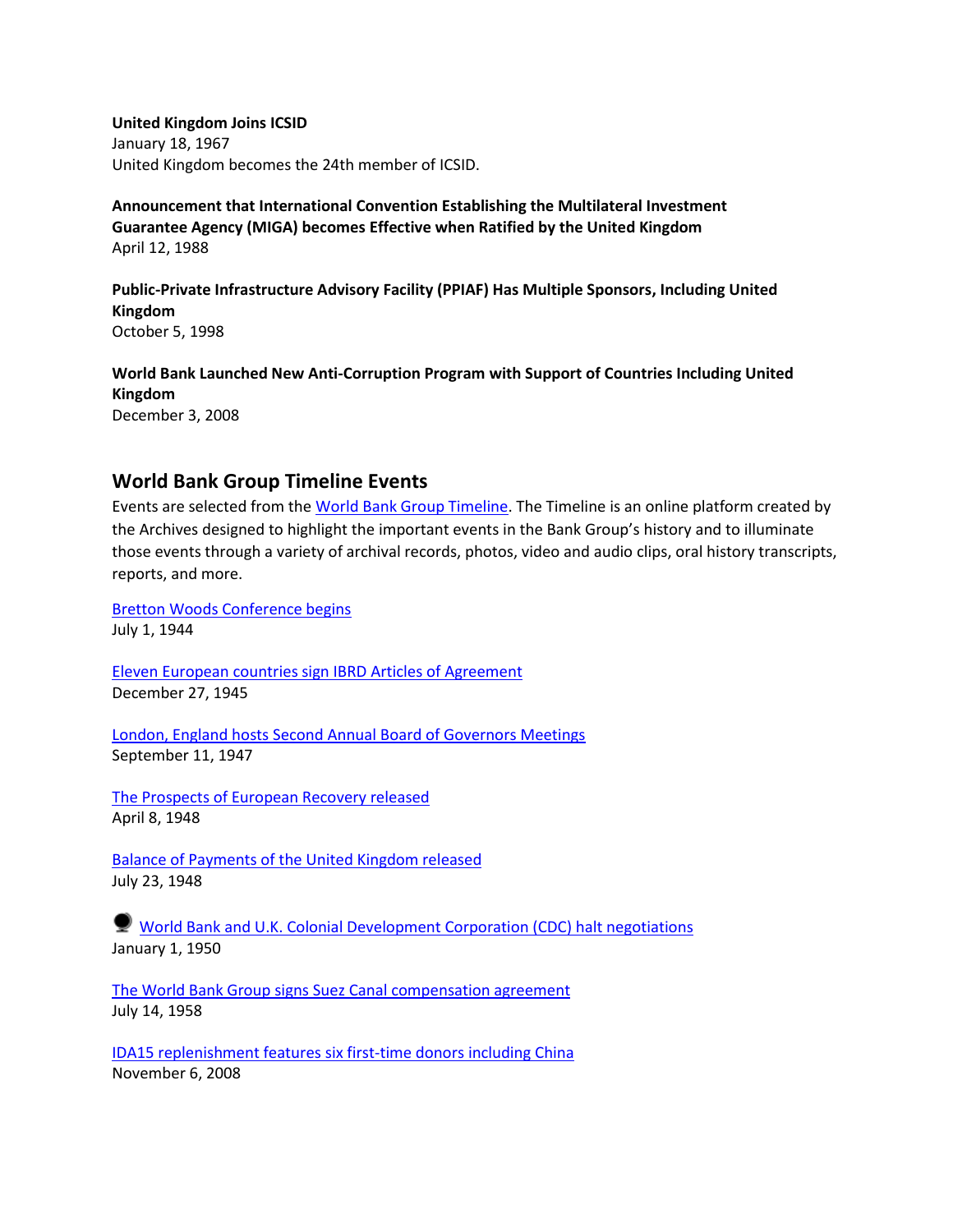# **Early Country Economic Reports**

Reports have been selected from the [Documents & Reports website,](https://documents.worldbank.org/) a database of publicly available World Bank Group authored reports and publications dating to the opening of the Bank in 1946. Country economic reports that are selected here are, in many cases, some of the earliest economic studies ever published on Bank member countries. Reports discussing the whole economy of a country, rather than individual sectors, are prioritized in this list.

| Balance of payments of the United Kingdom                                                     | July 23, 1948     |
|-----------------------------------------------------------------------------------------------|-------------------|
| P Preliminary economic report on the U.K. colonial development<br>corporation's loan proposal | January 8, 1949   |
| Survey of British colonial development policy                                                 | November 9, 1949  |
| Summary review of the external debt of the United Kingdom (revised)                           | November 16, 1949 |
| The international accounts of the United Kingdom in 1951                                      | November 22, 1950 |
| United Kingdom - International economic and financial position                                | February 28, 1953 |
| United Kingdom - Current economic and financial position                                      | November 30, 1954 |
| United Kingdom - Current economic and financial position                                      | June 30, 1956     |
| United Kingdom - Economic position and prospects                                              | February 28, 1961 |

# **Country Assistance Strategies**

The list is based on a similar list compiled by the World Bank's Secretary's staff. Introduced in 1990 and replaced by the Country Partnership Framework (CPF) in 2014, the CAS is an overview of each borrowing country's current economic situation and contains a discussion of its development challenges, prospects, and project-planning.

None.

# **Staff Newsletters**

Resources have been selected from the World Bank Group's [Documents & Reports website.](https://documents.worldbank.org/) The World Bank has produced a staff newsletter since 1947. The publication changed its name twice: from International Bank Notes to Bank Notes in 1971 and then to Bank's World in 1982. The newsletter moved online in 2000 and physical publication ceased. In addition to offering news relating to Bank operations and country development, the newsletters were intended to foster a sense of community among staff by highlighting social events, marriages and births, the arrival of new staff, recreational events, favorite cooking recipes submitted by staff, and features on different aspects of staff's home country and culture.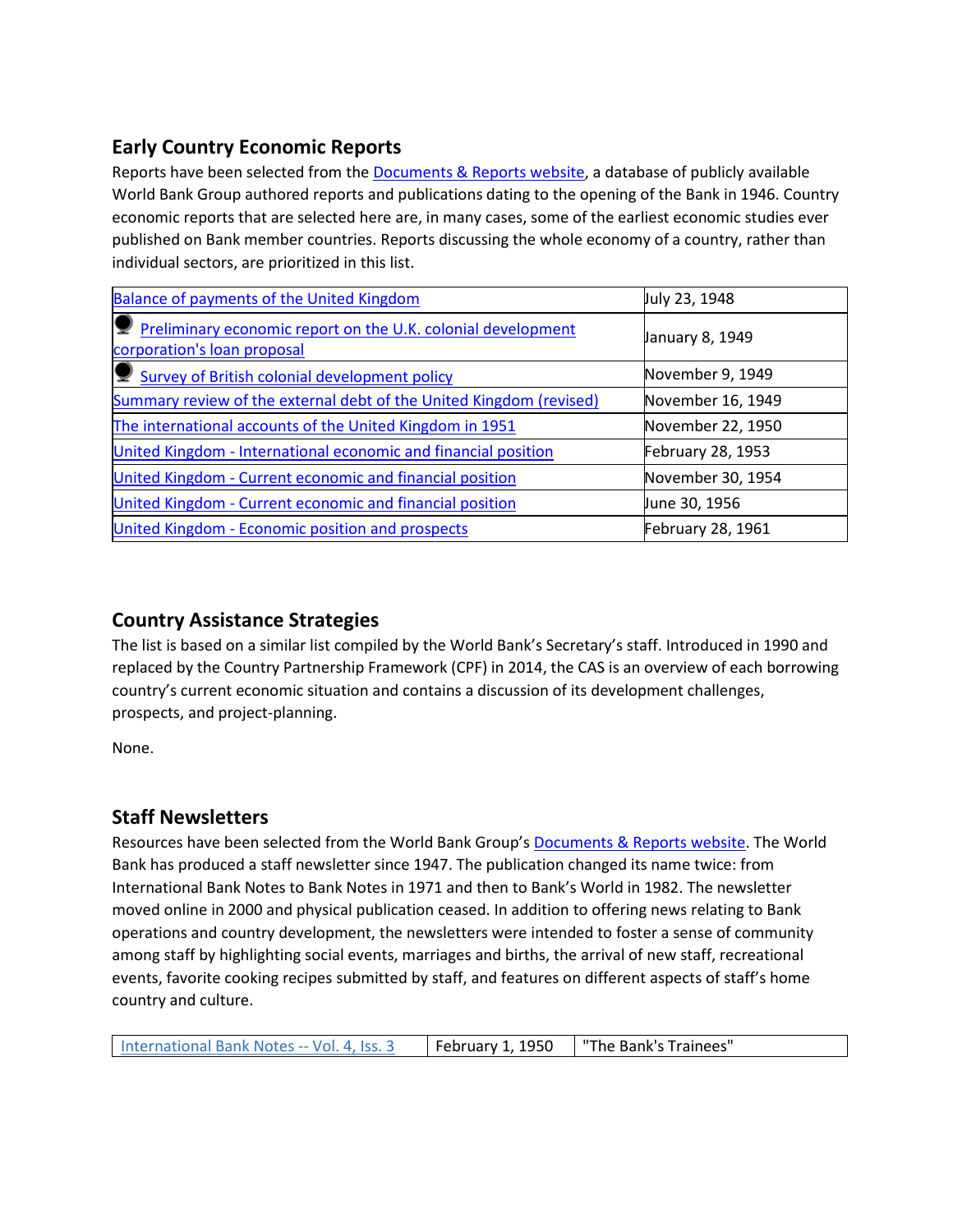# **Oral histories**

Oral histories are selected from the World Bank Group Archives' [Oral History website.](https://oralhistory.worldbank.org/) The site contains transcripts of oral history interviews with departed staff and, in lesser number, Executive Directors and other individuals affiliated with or impacted by the World Bank Group. Interviews were conducted as part of an ongoing effort by the Archives to collect the personal stories and reflections of Bank Group staff. A portion of the interviews was conducted as research for publications. Each transcript provides a valuable first-person account of Bank activities and decision-making from the very beginning of its operations.

| Lester Nurick       | November 10, December 5, 2003; February 20,   |  |
|---------------------|-----------------------------------------------|--|
|                     | April 7, 2004; February 22, 2005              |  |
| James D. Wolfensohn | June 5 and September 14, and December 3, 2006 |  |

### **Online exhibits**

Online exhibits are authored by the World Bank Group staff and are accessible on both the Archives' [external site](https://www.worldbank.org/en/about/archives/history/exhibits) and as a [series of older exhibits](https://documents.worldbank.org/en/publication/documents-reports/documentlist?colti=World%20Bank%20Group%20Archives%20exhibit%20series) in the Documents & Reports website. Exhibits focus on notable personalities and accomplishments in the Bank Group's history.

[Second Annual Meetings of the Boards of Governors of the](https://documents.worldbank.org/en/publication/documents-reports/documentdetail/704621467993174394/second-annual-meetings-of-the-boards-of-governors-of-the-wbg-and-the-imf-london-september-1947) WBG and the IMF, London, September 1947 [\(English\)](https://documents.worldbank.org/en/publication/documents-reports/documentdetail/704621467993174394/second-annual-meetings-of-the-boards-of-governors-of-the-wbg-and-the-imf-london-september-1947)

October 2007

[John McCloy's Congratulations on the British Royal](https://www.worldbank.org/en/about/archives/history/exhibits/john-mccloys-congratulations-on-the-british-royal-birth-in-1948) Birth in 1948 July 22, 2013

## **Executive Directors**

The list is based on the World Bank Group [Board of Directors website.](https://worldbankgroup.sharepoint.com/sites/wbsites/ExecutiveBoard/Pages/pc/About-the-Boards-05222019-155532/List-of-Executi-05222019-155839.aspx) The country following the name of each ED indicates their nationality.

| BRAND, Robert Henry (United Kingdom)     | April 30, 1946     | May 29, 1946       |
|------------------------------------------|--------------------|--------------------|
| GRIGG, Sir James, (United Kingdom)       | May 30, 1946       | May 18, 1947       |
| MUNRO, Sir Gordon (United Kingdom)       | May 19, 1947       | October 31, 1949   |
| ROWE-DUTTON, Sir Ernest (United Kingdom) | November 21, 1949  | November 30, 1951  |
| HALL-PATCH, Sir Edmund (United Kingdom)  | October 21, 1952   | May 5, 1954        |
| RICKETT, D. H. F. (United Kingdom)       | July 1, 1954       | September 30, 1954 |
| HARCOURT, Viscount (United Kingdom)      | October 1, 1954    | January 31, 1957   |
| THOROLD, Guy F. (United Kingdom)         | February 1, 1957   | January 30, 1959   |
| CROMER, Earl of (United Kingdom)         | February 2, 1959   | January 18, 1961   |
| PITBLADO, David B. (United Kingdom)      | January 19, 1961   | September 17, 1963 |
| ROLL, Sir Eric (United Kingdom)          | September 18, 1963 | January 14, 1965   |
| STEVENS, J. M. (United Kingdom)          | January 15, 1965   | August 8, 1967     |
| MAUDE, Evan Walter (United Kingdom)      | August 9, 1967     | October 21, 1969   |
| MITCHELL, Derek J. (United Kingdom)      | November 7, 1969   | December 12, 1972  |
| RAWLINSON, A. K., (United Kingdom)       | December 18, 1972  | October 3, 1975    |